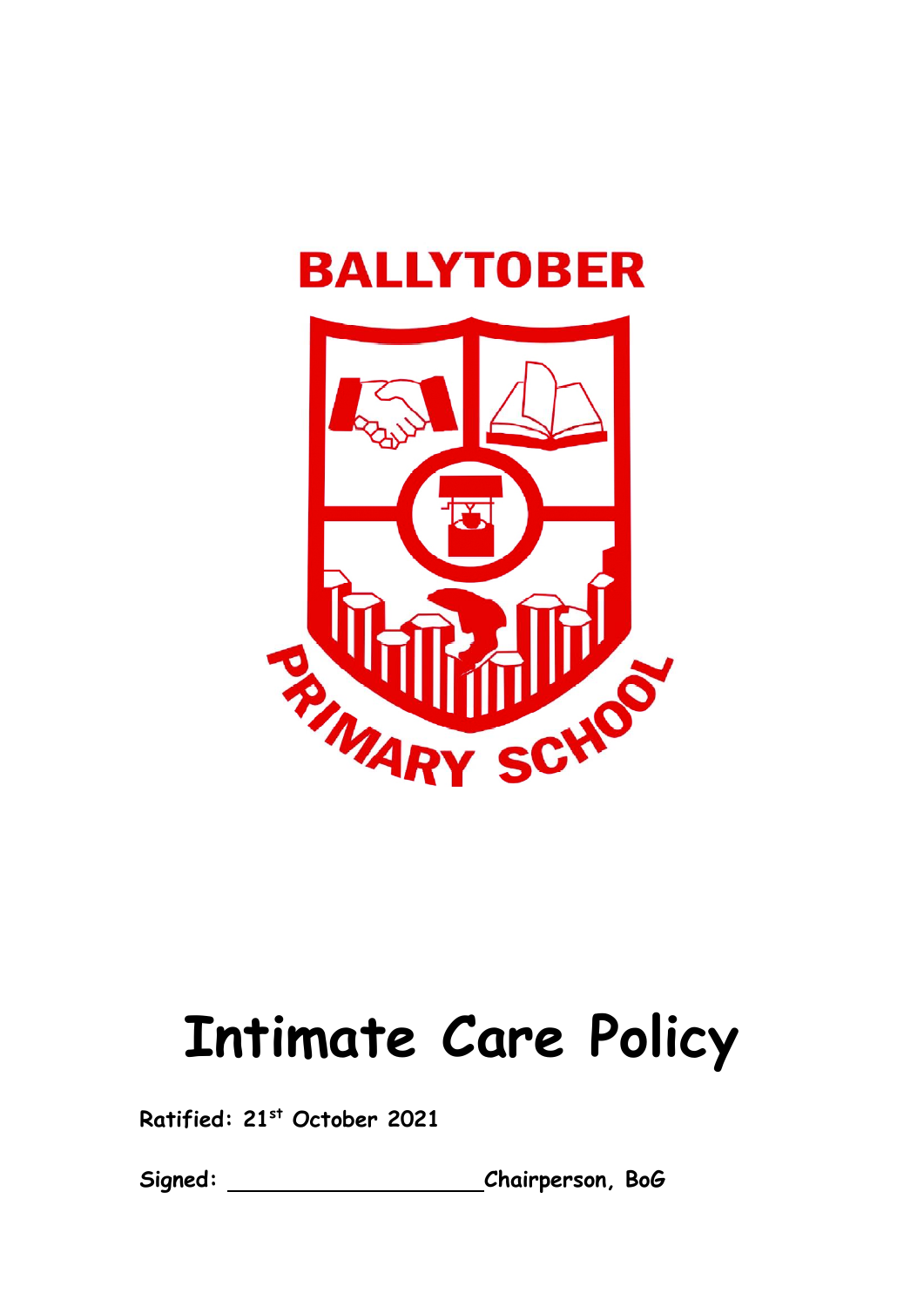# **Introduction**

The purpose of this policy is:

- to safeguard the rights and promote the best interests of the children;
- to ensure children are treated with sensitivity and respect and in such a way

that their experience of intimate care is a positive one;

- to safeguard adults required to operate in sensitive situations;
- to raise awareness and provide a clear procedure for intimate care;
- to inform parents in how intimate care is administered;
- to ensure parents are consulted in the intimate care of their children.

Please note that in this policy the term 'parent' refers to the person with parental responsibility for the child.

## **Principles**

It is essential that every child is treated as an individual and that care is given as gently and as sensitively as possible. As far as possible, the child should be allowed to exercise choice and should be encouraged to have a positive image of his/her own body.

It is important for staff to bear in mind how they would feel in the child's position. Given the right approach, intimate care can provide opportunities to teach children about the value of their own bodies, to develop their safety skills and to enhance their self esteem.

## **Definition**

Intimate care may be defined as any activity which is required to meet the personal care needs of an individual child. Parents have a responsibility to advise staff of the intimate care needs of their child, and staff have a responsibility to work in partnership with children, parents and other relevant professionals.

Intimate care is one of the following:

- supporting a pupil with dressing/undressing;
- providing comfort or support for a distressed pupil;
- assisting a pupil requiring medical care, who is not able to carry this out unaided;
- oral care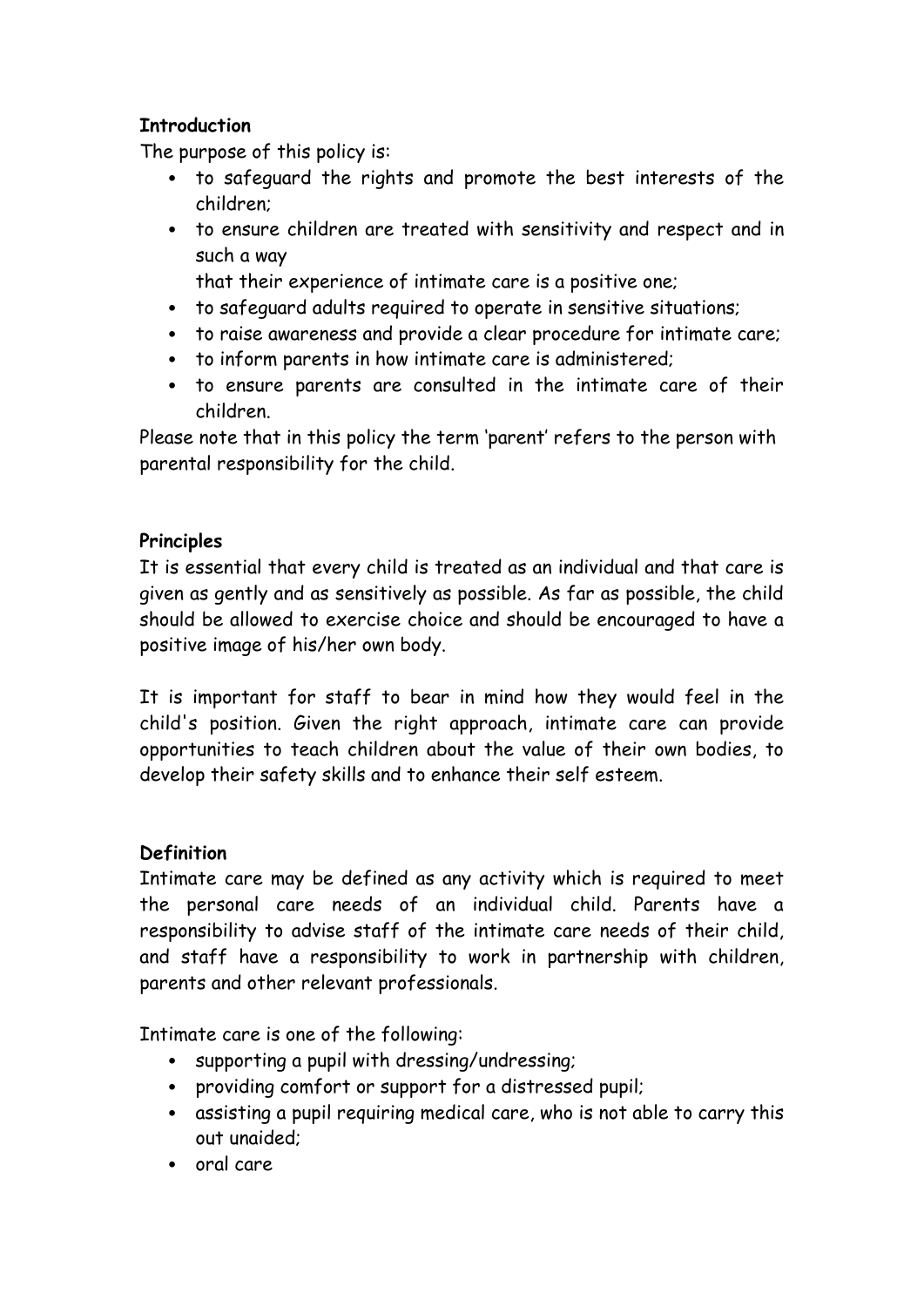- cleaning a pupil who has soiled him/herself, has vomited or feels unwell
- supervision of a child involved in intimate self-care

#### **Supporting dressing/undressing**

The school considers that helping a child with an outer layer of clothing (eg. a sweatshirt or coat) is not an intimate act and therefore acceptable. Sometimes it will be necessary for staff to aid a child dressing or undressing (particularly in Foundation Stage) due to a medical condition, an accident or soiling themselves. Staff will always encourage children to attempt undressing and dressing unaided. Parents/carers are asked to sign the consent form giving permission for staff to assist in intimate care as part of the September consent pro-forma. Any specific care arrangements must be agreed with the school.

#### **Providing comfort or support**

Children may seek physical comfort from staff (particularly children in Foundation Stage). Where children require physical support. staff need to be aware that physical contact must be kept to a minimum. At all times this will be child initiated and with the focus to encourage and help the child to calm or settle. When comforting a child or giving reassurance, the member of staff must ensure that at no time can the act be considered 'intimate.' If physical contact is deemed to be appropriate, staff must provide care which is suitable to the age, gender and situation of the child.

#### **Medical Care**

Pupils requiring short term and long-term medical care involving intimate care will receive this care in line with the child's 'Care Plan'. The content of any 'Care Plan' will be discussed and agreed with the relevant medical body.

Parents as a first option will be asked to provide medical procedures that involve intimate care. If this is not possible, the school will seek the necessary advice from the EA, CPSS and/or the school nurse.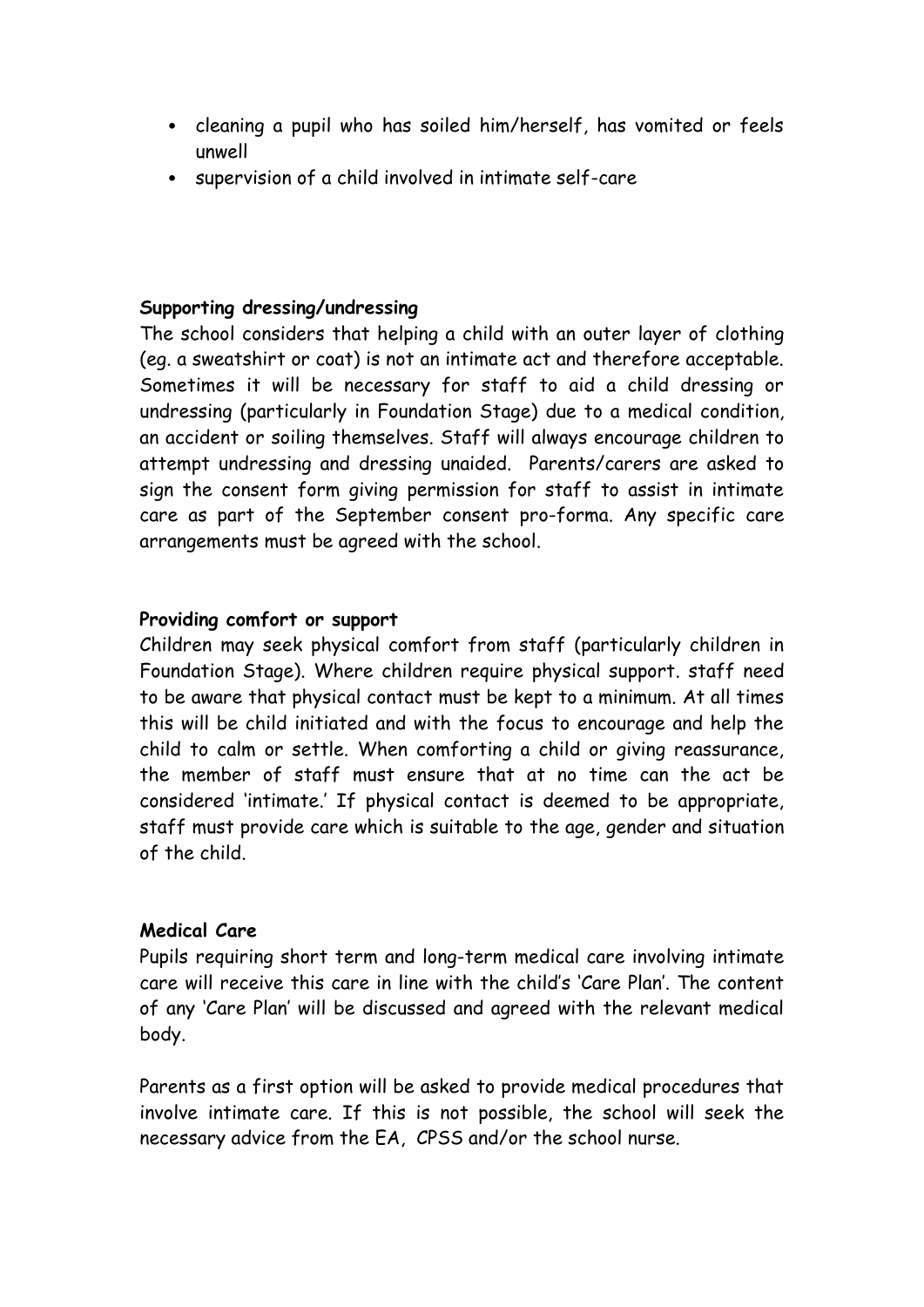If it is possible for the staff of the school to provide the level of medical care required, the staff member/s will receive the appropriate training. Written permission must be received from the person with parental responsibility before a medical procedure can be carried out.

#### **Soiling**

Staff will use common sense when tending to a child who has soiled themselves during the school day. If a child's underwear is changed due to a soiling incident the child will be asked and encouraged to change their underwear in private and carry out the act themselves. Help will be provided with any zips and buttons. A record of the care provided will be kept in school and the parent will be informed verbally.

If a child has a medical condition which is likely to lead to soiling and subsequent staff intervention, the parents will be asked to sign a permission form so that staff can clean and change their child if necessary.

If a parent *does not* give consent, the school will contact the parents or other emergency contact giving specific details about the necessity for cleaning the child.

If the parents or emergency contact can come within a few minutes, the child is comforted and kept away from the other children to preserve dignity until the parent arrives.

Children are not left on their own whilst waiting for a parent to arrive, an adult will stay with them giving comfort and reassurance. The child will be dressed at all times and never left partially clothed. If a parent or emergency contact cannot attend, the school will seek to gain verbal consent from parents for staff to clean and change the child. This permission will be sought on each occasion that the child soils him or herself. If the parents and emergency contacts cannot be contacted the Principal will be consulted. If put in an impossible situation where the child is at risk; staff will act appropriately and may need to come into some level of physical contact in order to aid the child. The needs of the child will be our paramount focus.

When touching a child, staff should always be aware of the possibility of invading a child's privacy and will respect the child's wishes and feelings.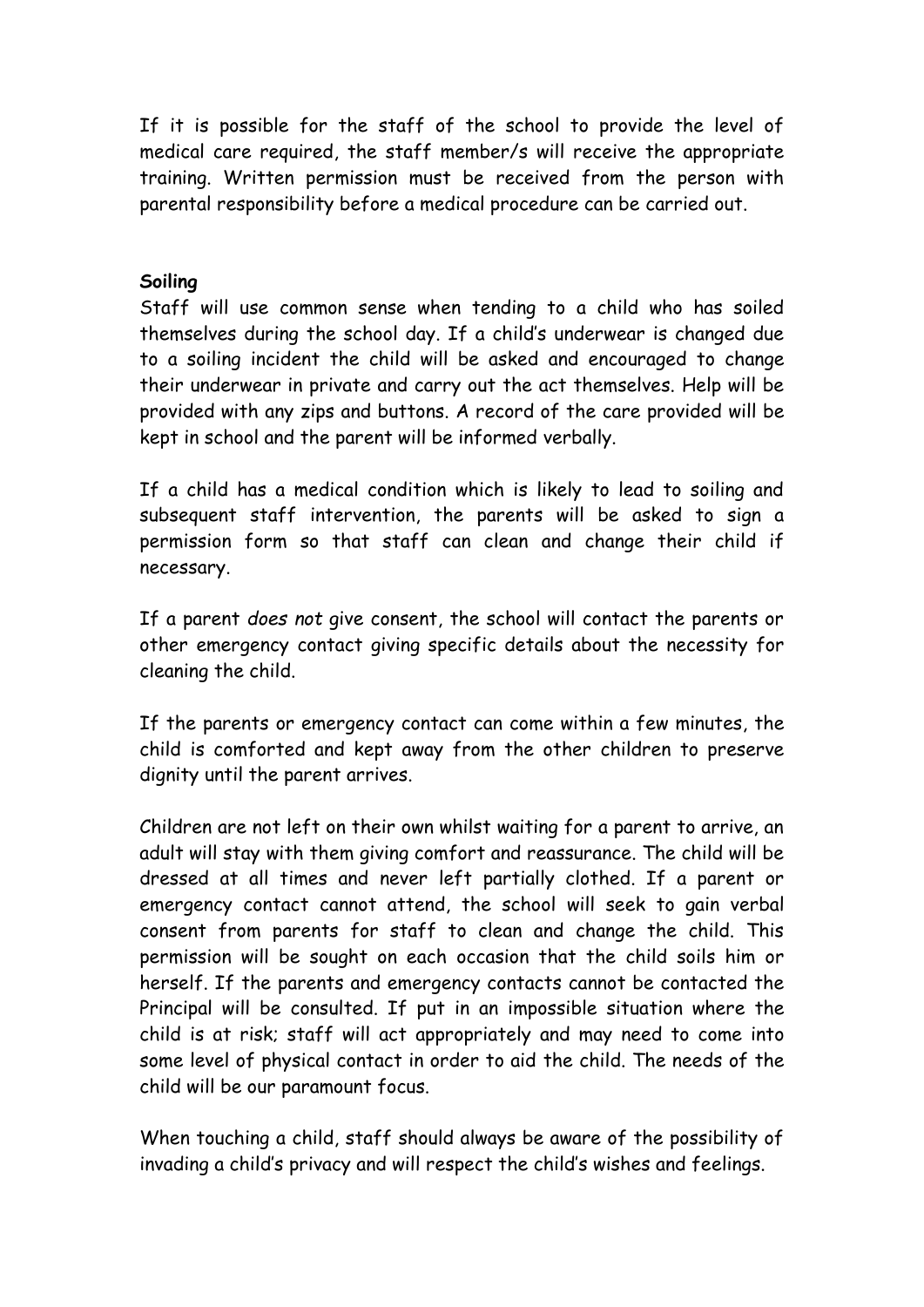If a child needs to be cleaned, staff will make sure that:

- protective gloves are worn;
- the procedure is discussed in a friendly and reassuring way with the child throughout the process using simple language
- the child is encouraged to care for him/herself as far as possible;
- physical contact is kept to a minimum in order to carry out the necessary cleaning;
- privacy is given appropriate to the child's age and the situation;
- any soiling that can be, is flushed down the toilet;
- soiled clothing is put in a plastic bag, unwashed, and sent home with the child.

## **Hygiene**

All staff must be familiar with normal precautions for avoiding infection, must follow basic hygiene procedures and have access to protective, disposable gloves. These are stored with the hygiene room.

# **Protection for staff**

Staff should at all times be mindful of their code of conduct, remembering that their actions should be beyond reproach and always child centred. They should:

- gain a verbal agreement from another member of staff that the action being taken is necessary;
- allow the child, wherever possible, to express a preference to choose his/her carer and encourage them to say if they find a carer to be unacceptable;
- allow the child a choice in the sequence of care;
- be aware of and responsive to the child's reactions.
- record details of intimate care provided "Record of Changing" (Appendix 1)
- report any concerns and provide a written "Record of Concerns" to a member of the Safeguarding Team

# **Safeguards for children**

All staff and volunteers in Ballytober Primary School must gain Access NI clearance before working in the school. Staff will be informed of and will understand the Intimate Care Policy. Individual staff will be trained as necessary in specific types of intimate care. Children's rights to privacy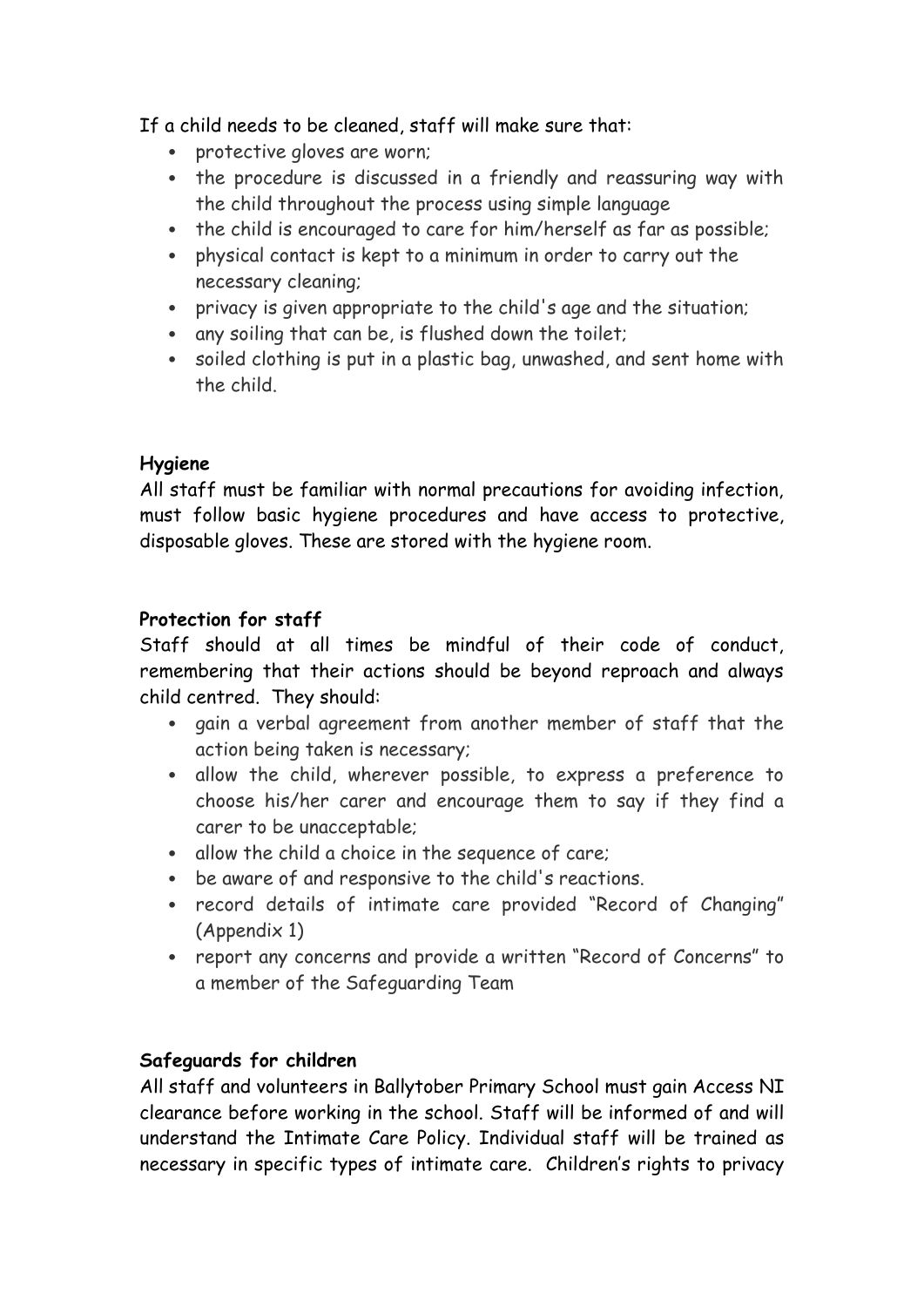will always be respected when dealing with intimate care issues. Volunteers will not be asked to carry out intimate care.

#### **Review**

This policy will be reviewed in June 2022 or as relevant guidance (including Child Protection / Safeguarding) dictates to ensure that it is fit for purpose.